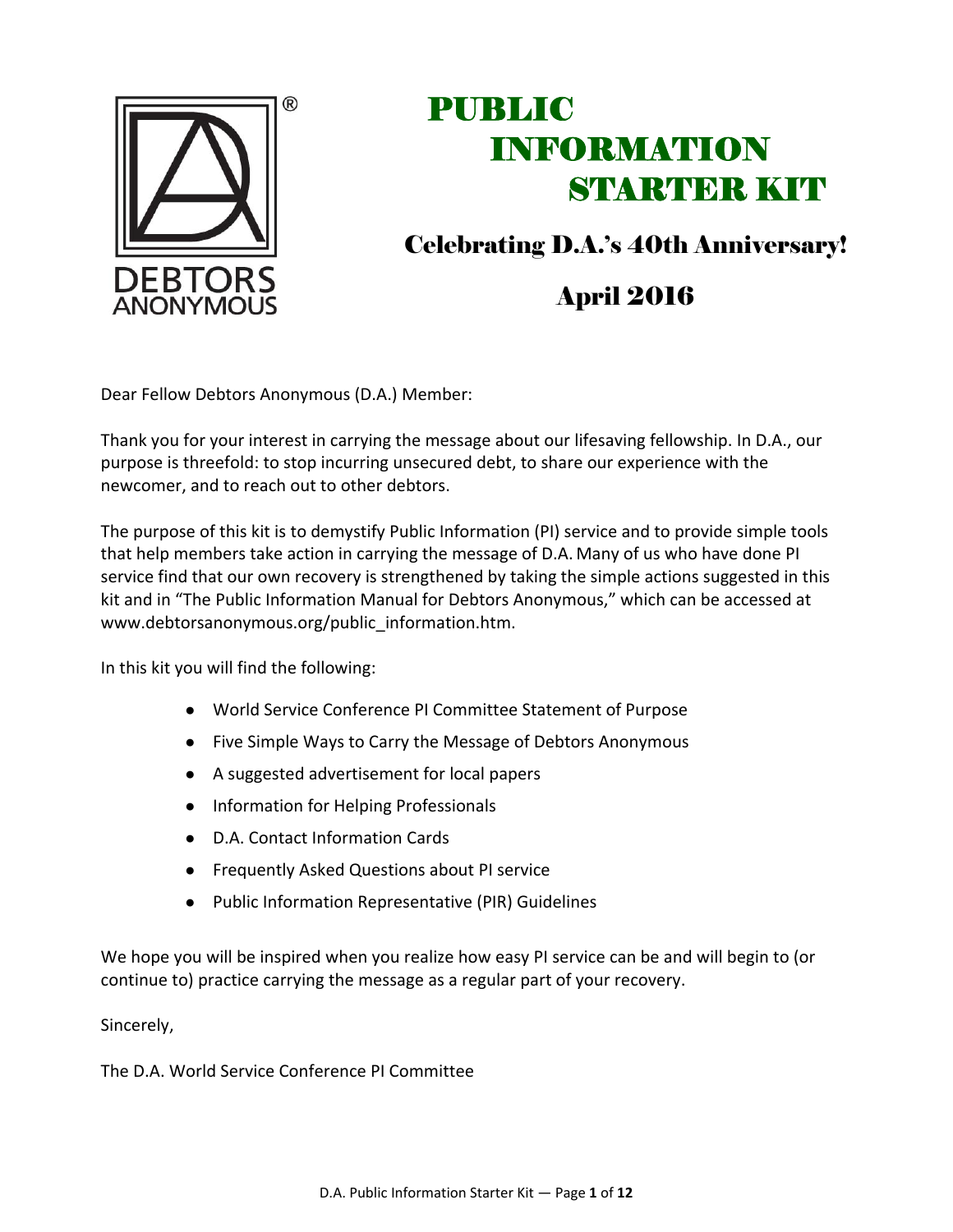

World Service Conference Public Information (PI) Committee Statement of Purpose

### **World Service Conference Public Information (PI) Committee Statement of Purpose:**

The Public Information Committee works to carry the message of D.A. to the still suffering debtor by interfacing with the media, helping professionals, the general public, and the D.A. Fellowship at large, in person, on the telephone, and through written information. The Public Information Committee:

- Utilizes the Public Information Manual for Debtors Anonymous and other D.A. service literature available to the entire Fellowship as a tool for outreach efforts
- Supports and trains PI Representatives
- Is guided by the 12 Traditions of Debtors Anonymous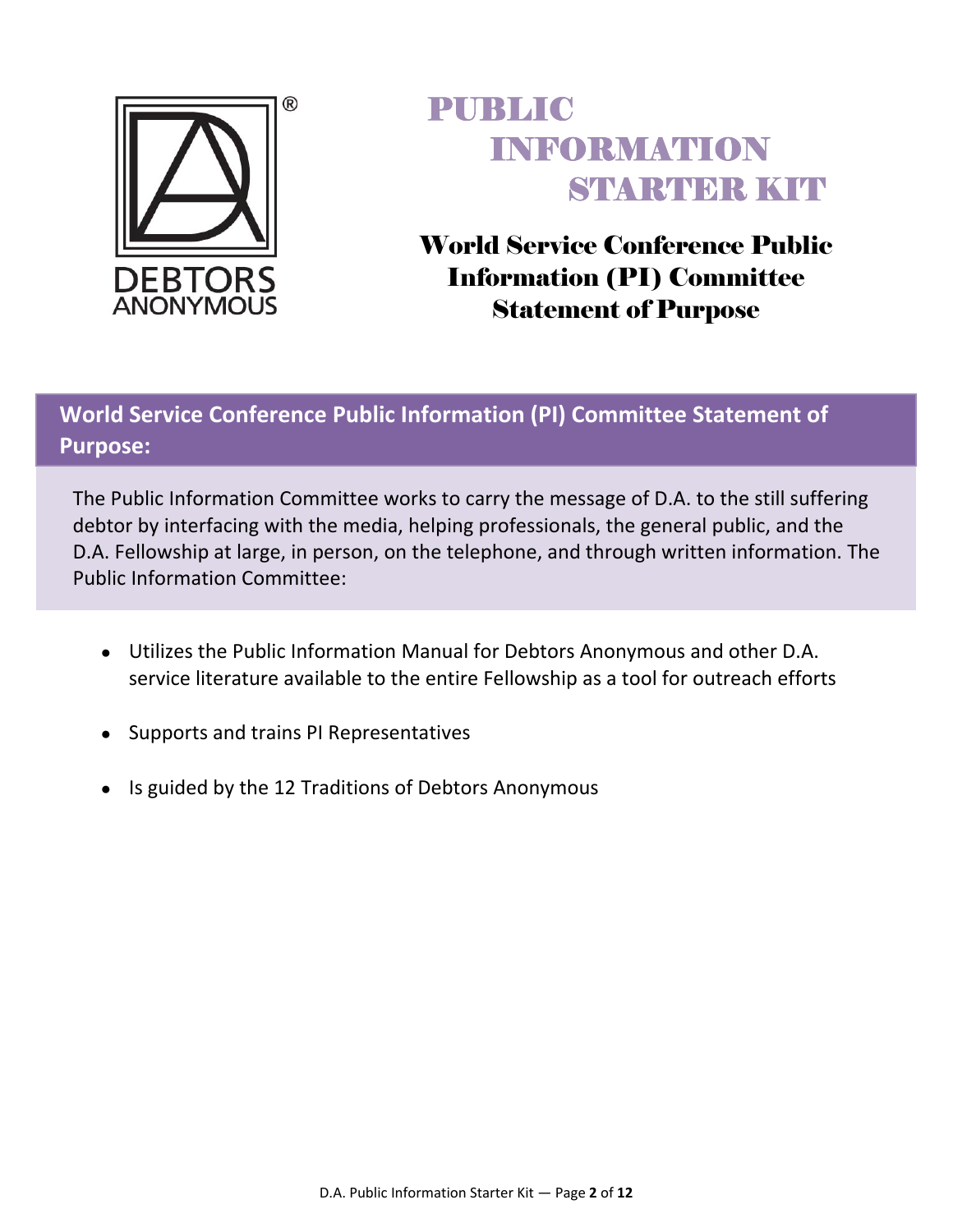

## Five Simple Ways to Carry the Message of Debtors Anonymous

**Here are some simple actions that any D.A. member may take to participate in D.A. Public Information efforts:**

- 1. Leave a piece of D.A. literature on public transportation or at a supermarket, library, or place of worship. Permission may be required.
- 2. Post a flyer on a bulletin board at work, school, a community center, etc. Permission may be required.
- 3. Listen with compassion to someone who has confided in you about their suffering from compulsive debting. Share your own experience, strength, and hope, and invite them to a D.A. meeting.
- 4. Give the "Information for Helping Professionals" pamphlet to or request an appointment to speak with a therapist, bankruptcy counselor, or judge, banker, minister, rabbi, priest, or other helping professional.
- 5. Let everyone in your D.A. meeting know about One Member, One Action Day every year on April 15. Share the actions in this starter kit and the importance of carrying the message in helping our members stay solvent.

Free downloadable resources are available at: http://debtorsanonymous.org/getting‐started/free‐literature/

and in the Public Information Manual for Debtors Anonymous: http://debtorsanonymous.org/fellowship-services/public-information/

PI fliers will soon be available here: http://debtorsanonymous.org/fellowship-services/public-information/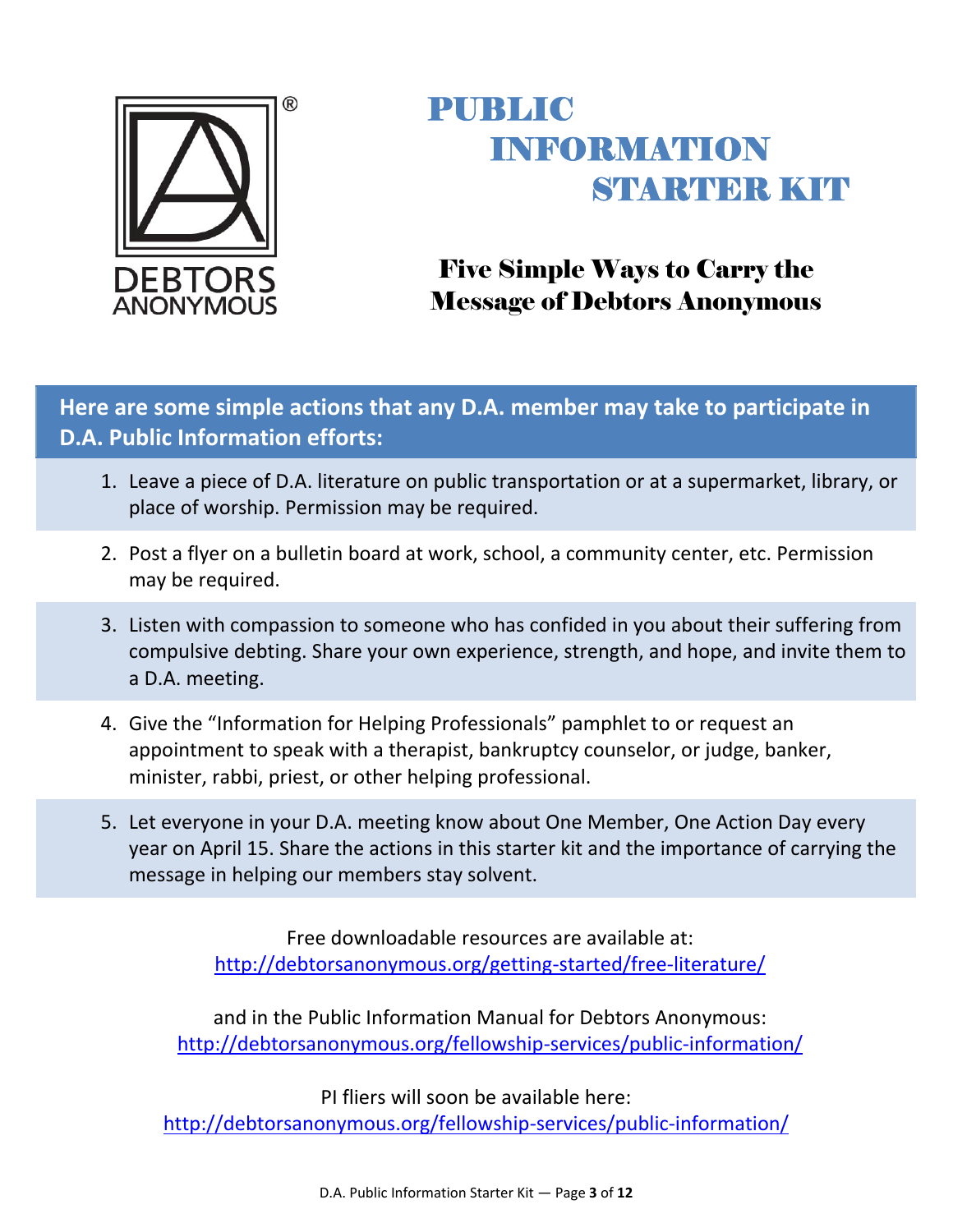

### A Suggested Advertisement for Local Papers

**Suitable for newspapers, community events calendars, and other free ad space, either in print or online:**

Hope and Recovery for Debtors

Debtors Anonymous

Meeting Day and Time Facility **Address** City, State, Zip Contact Person and Contact Information (optional)

Additional information is optional, according to group conscience and/or space considerations.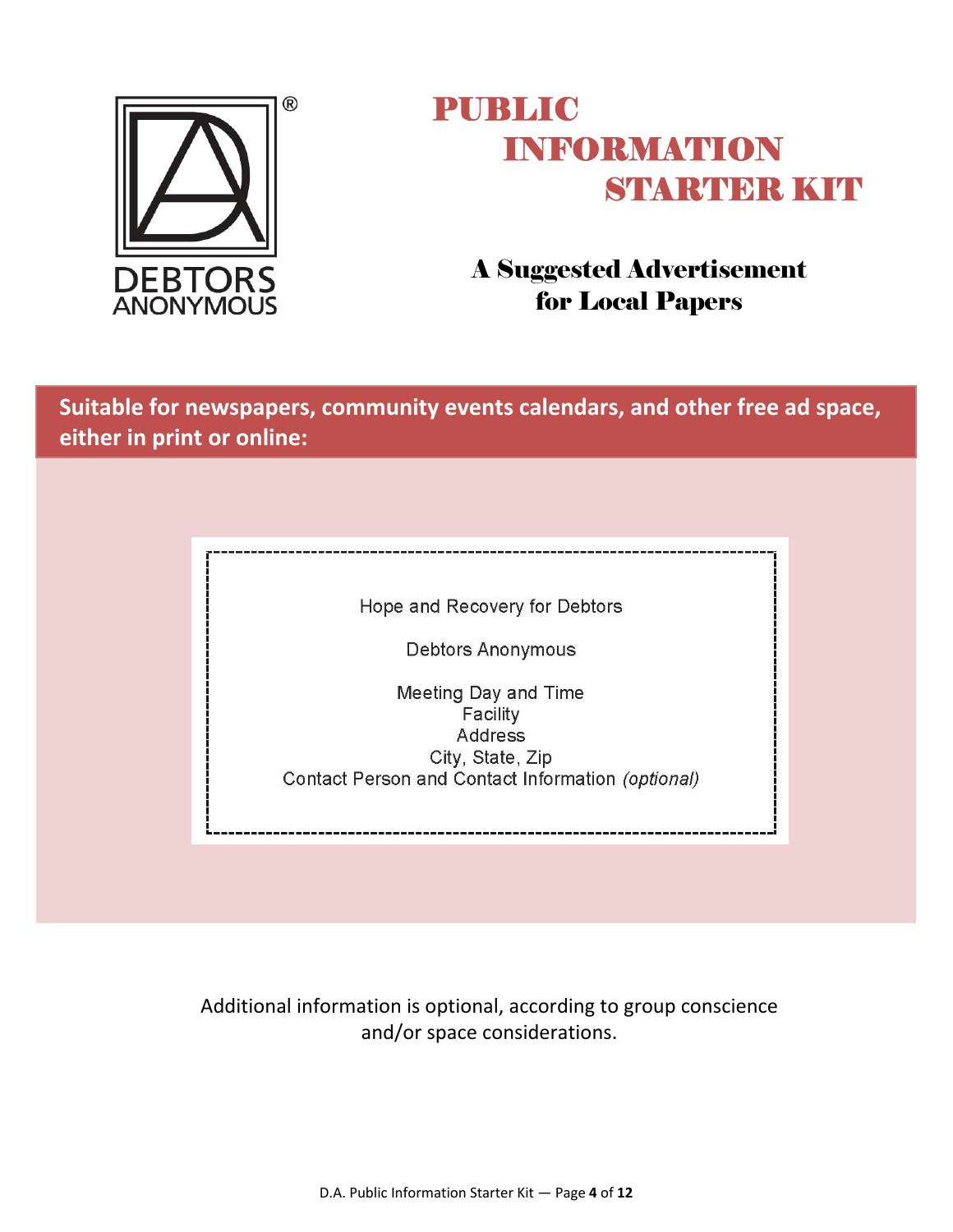

### Information for Helping Professionals—Part 1

### **To our friends in the helping professions—**Do you know someone who is having problems with debt and might be a compulsive debtor?

There is hope for people whose use of unsecured debt has caused a variety of problems and suffering in their lives and the lives of others. Debting is more than just sensationalized shopping. It can cripple and ruin someone's life. For the compulsive debtor, debt is like alcohol for the alcoholic, food for the compulsive eater, and gambling for the compulsive gambler.

For many, it is a false crutch that feeds fantasy and magnifies obsession. Many pursue this illusion to the gates of mental institutions, prison, or suicide. Many debtors are thousands of dollars in debt to credit card companies, student lending organizations, or family members. Compulsive debtors often engage in compulsive shopping and underearning or alternate between overspending and deprivation. Eventually, a person with a compulsive debting problem finds that life has become unmanageable.

Debtors Anonymous (D.A.) is a twelve‐step program in the tradition of Alcoholics Anonymous and is a nonprofit organization. D.A. is in a position to serve as a resource to you through its policy of cooperation, but not affiliation, with the professional community.

For people whose use of unsecured debt has caused a variety of problems and has made their lives unmanageable, D.A. offers a program that works. In D.A. meetings, members share their experience, strength, and hope and help each other to not incur new unsecured debt one day at a time**.**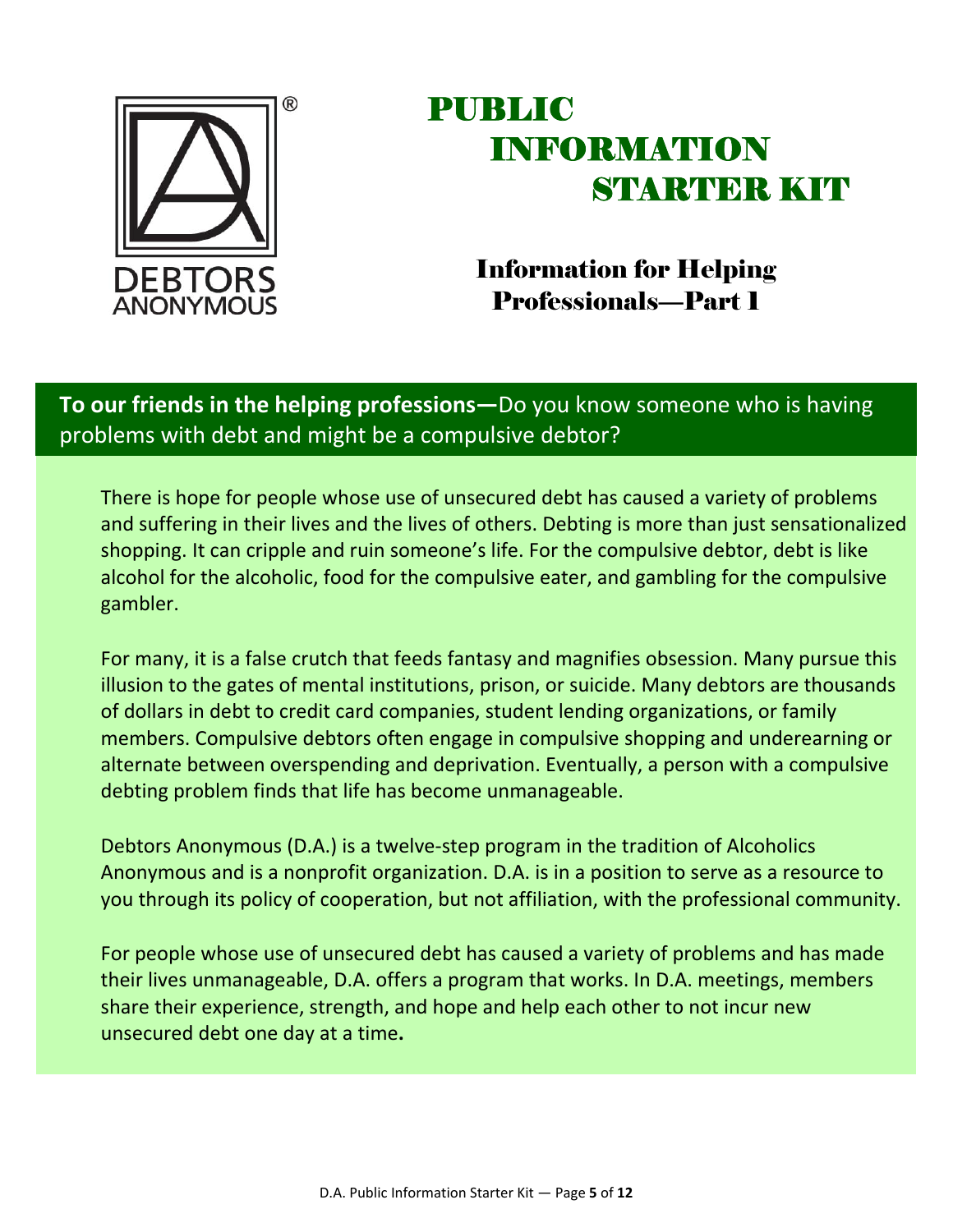

### Information for Helping Professionals—Part 2

### **15 Questions—**Most compulsive debtors will answer "yes" to at least eight of the following 15 questions:

- 1. Are your debts making your home life unhappy?
- 2. Does the pressure of your debts distract you from your daily work?
- 3. Are your debts affecting your reputation?
- 4. Do your debts cause you to think less of yourself?
- 5. Have you ever given false information in order to obtain credit?
- 6. Have you ever made unrealistic promises to your creditors?
- 7. Does the pressure of your debts make you careless with the welfare of your family?
- 8. Do you ever fear that your employer, family or friends will learn the extent of your total indebtedness?
- 9. When faced with a difficult financial situation, does the prospect of borrowing give you an inordinate feeling of relief?
- 10. Does the pressure of your debts cause you to have difficulty sleeping?
- 11. Has the pressure of your debts ever caused you to consider getting drunk?
- 12. Have you ever borrowed money without giving adequate consideration to the rate of interest you are required to pay?
- 13. Do you usually expect a negative response when subject to a credit investigation?
- 14. Have you developed a strict regimen of paying off your debts, only to break it under pressure?
- 15. Do you justify your debts by telling yourself that you are superior to "other" people, and when you get your "break" you'll be out of debt overnight?

If your client or patient answered "yes" to eight or more of these questions, the chances are that there is a problem with compulsive debt or he or she is well on the way to having one. **A formal referral is not necessary.** For meeting information, you or your client or patient can call the D.A. General Service Office (800‐421‐2383) or visit our website: **http://www.debtorsanonymous.org/**.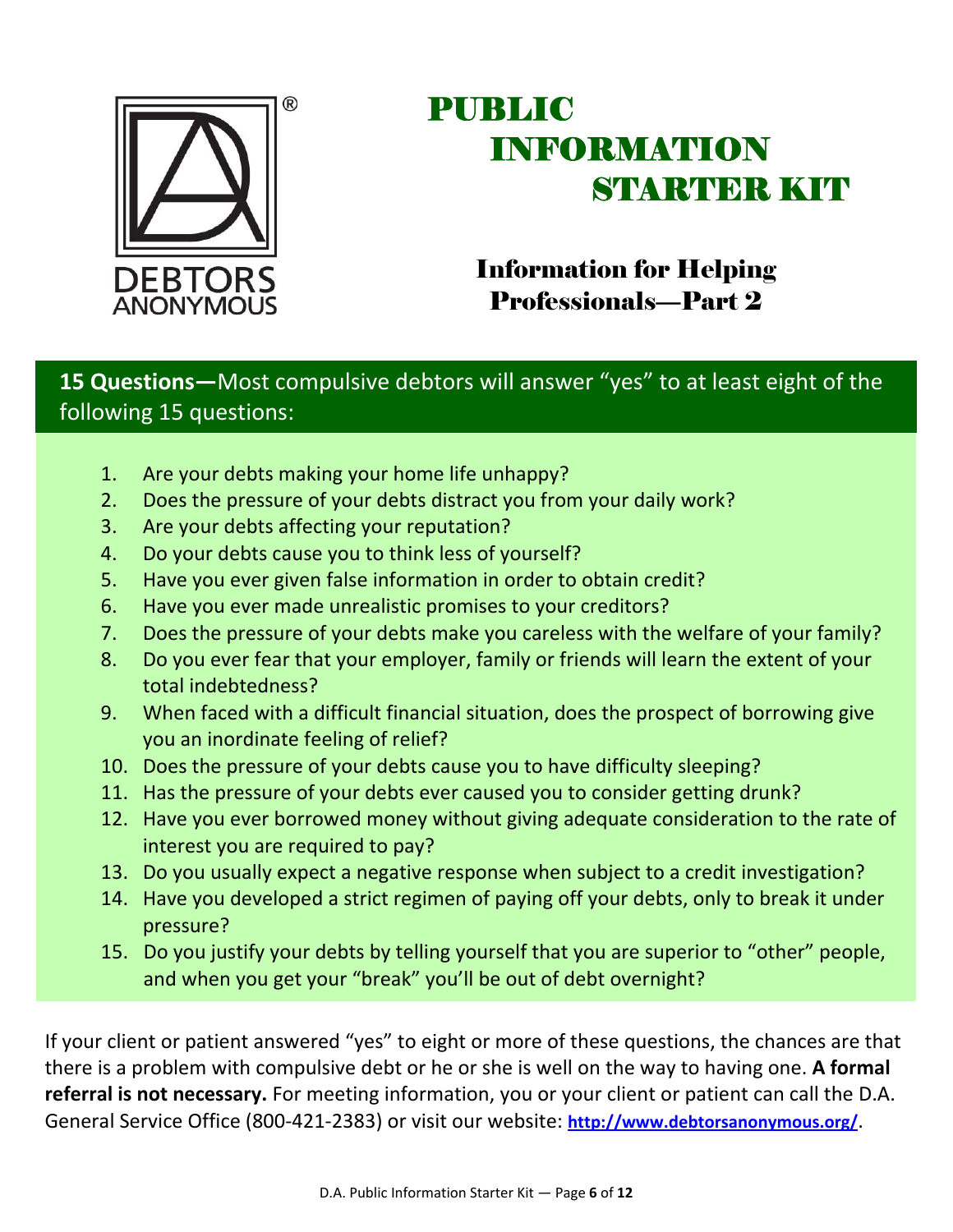

### Information for Helping Professionals—Part 3

#### **The Twelve Signs of Compulsive Debting:**

- 1. Being unclear about your financial situation; not knowing account balances, monthly expenses, loan interest rates, fees, fines, or contractual obligations.
- 2. Frequently "borrowing" items such as books, pens, or small amounts of money from friends or others and failing to return them.
- 3. Poor saving habits: not planning for taxes, retirement, or other not‐recurring but predictable items and feeling surprised when they come due; a "live for today, don't worry about tomorrow" attitude.
- 4. Compulsive shopping: being unable to pass up a "good deal"; making impulsive purchases; leaving price tags on clothes so they can be returned; not using items you've purchased.
- 5. Difficulty in meeting basic financial or personal obligations and/or an inordinate sense of accomplishment when such obligations are met.
- 6. A different feeling when buying things on credit than when paying cash, a feeling of being in the club, of being accepted, of being grown up.
- 7. Living in chaos and drama around money; using one credit card to pay another; bouncing checks; always having a financial crisis to contend with.
- 8. A tendency to live on the edge; living paycheck to paycheck; taking risks with health and car insurance coverage; writing checks hoping money will appear to cover them.
- 9. Unwarranted inhibition and embarrassment in what should be a normal discussion of money.
- 10. Overworking or underearning; working extra hours to earn money to pay your creditors; using time inefficiently; taking jobs below your skill and education level.
- 11. An unwillingness to care for and value yourself; living in self-imposed deprivation; denying your own basic needs in order to pay your creditors.
- 12. A feeling or hope that someone will take care of you if necessary, so that you won't really get into trouble, that there will always be someone you can turn to.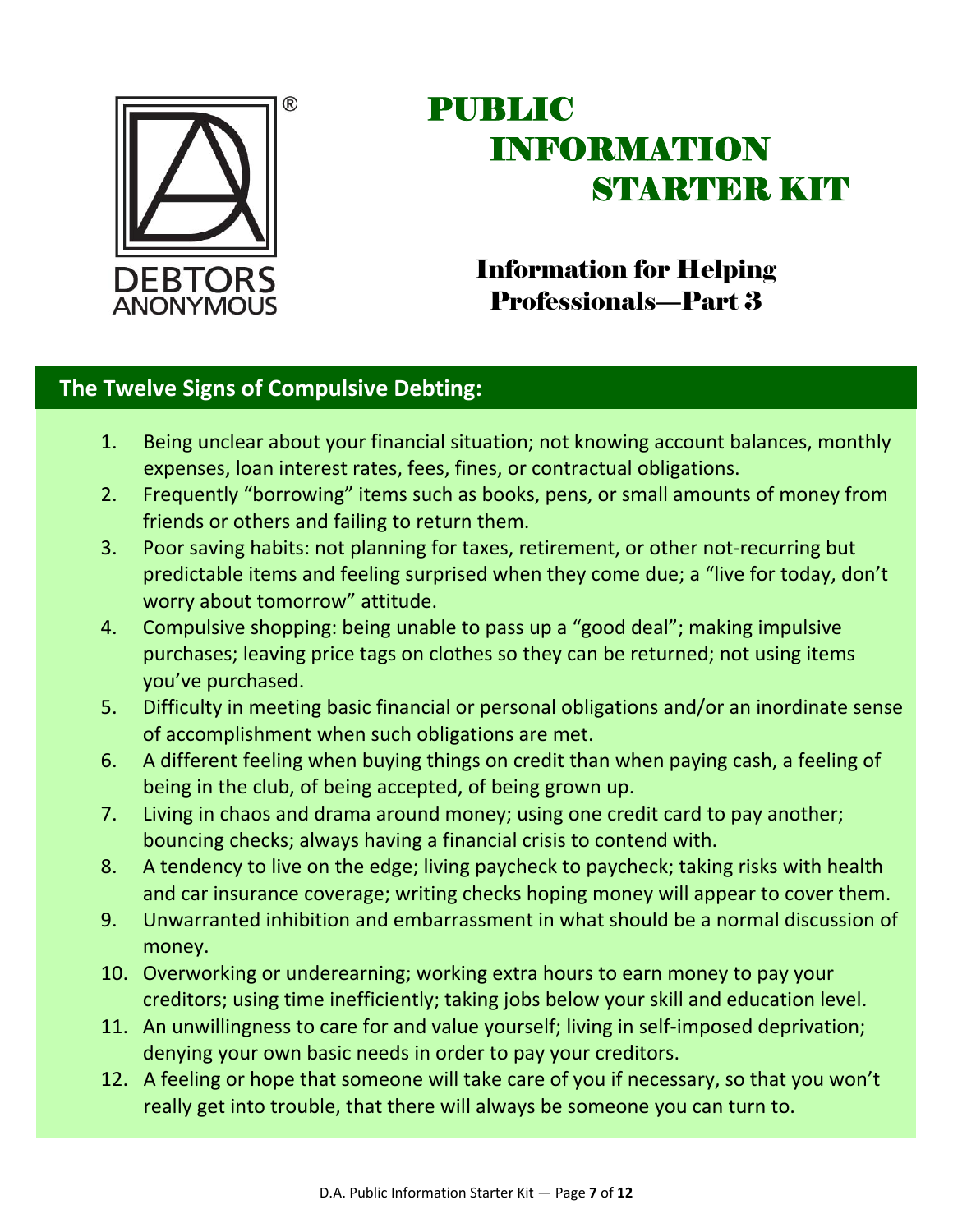

D.A. Contact Information Cards

### **D.A. Contact Information Cards**

The D.A. Contact Information Card is a useful tool when interfacing with the media, helping professionals, and the general public in person and through written communication. The card can be given out at PI booths and health fairs and can be included in PI outreach letters. This card can also be used by members of D.A. on all levels: local meeting, area Intergroup, World Service Committees, the GSO, and the GSB.

These cards are referred to as "Contact Information Cards" rather than business cards to avoid any violation of D.A.'s Eighth Tradition: Debtors Anonymous should remain forever nonprofessional, but our service centers may employ special workers. The bearer of these cards is not an official D.A. representative, but solely a bearer of D.A.'s contact information, both locally and on a world level.

These cards are available for purchase through the GSO. A sample of the card is shown below.

**For Newcomers** Toll Free: 800-421-2383 (U.S. only) and General Inquiries: Or: 781-453-2743 new@debtorsanonymous.org D.A. offers recovery from compulsive For Media and debting for a healthier, happier, and more **Helping Professionals:** prosperous life. We suggest that you attend DEBTO pi@debtorsanonymous.org **ANONYMOUS** meetings to find out if D.A. is right for you. Information about local, phone, and www.debtorsanonymous.org online meetings can be found at Problems with money and debt? D.A. can help. www.debtorsanonymous.org.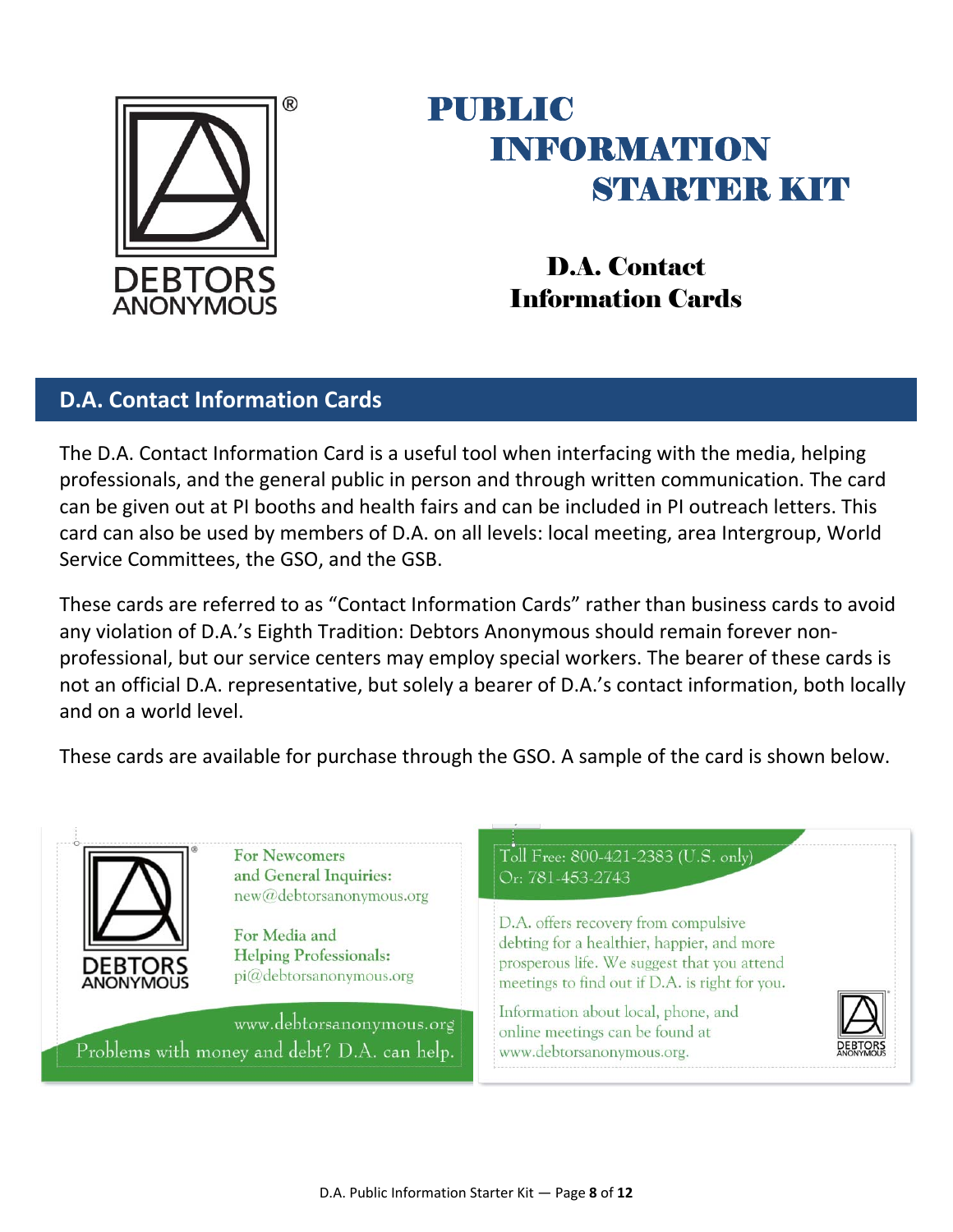

## Frequently Asked Questions About PI Service—Part 1

**Are you new to D.A. Public Information service?** If so, we have prepared this quick FAQ information sheet to help you get started.

#### **What is the difference between "Attraction" versus "Promotion" for D.A. Meetings?**

Our Fifth Tradition states: Each group has but one primary purpose—to carry its message to the debtor who still suffers. Our Eleventh Tradition states: Our public information policy is based on attraction rather than promotion; we need always maintain personal anonymity at the level of press, radio, and films. The difference between "attraction" and "promotion" may be somewhat subtle and could be seen as a matter of degree. We offer information about the Fellowship: what it offers/how it works. We invite people to see what they could gain, if anything, by attending our meetings and joining our fellowship. We share only our experience, strength, and hope.

#### **What is the first thing I can do in Public Information service?**

The first thing you can do in Public Information service is to let others know you are planning to carry out D.A.'s Twelfth Step in the form of PI service. The WSC PI Committee suggests that you look at your meeting as the center of a bull's‐eye and consider the area in close proximity to the bull's‐eye as your target. Place a flyer about your meeting or a meeting schedule in the building in which your meeting takes place. Next, consider the places near your meeting with a community bulletin board or high traffic, such as a supermarket, library, or church. Ask fellow members to join you in PI service and/or form a committee to brainstorm ideas on where to place fliers.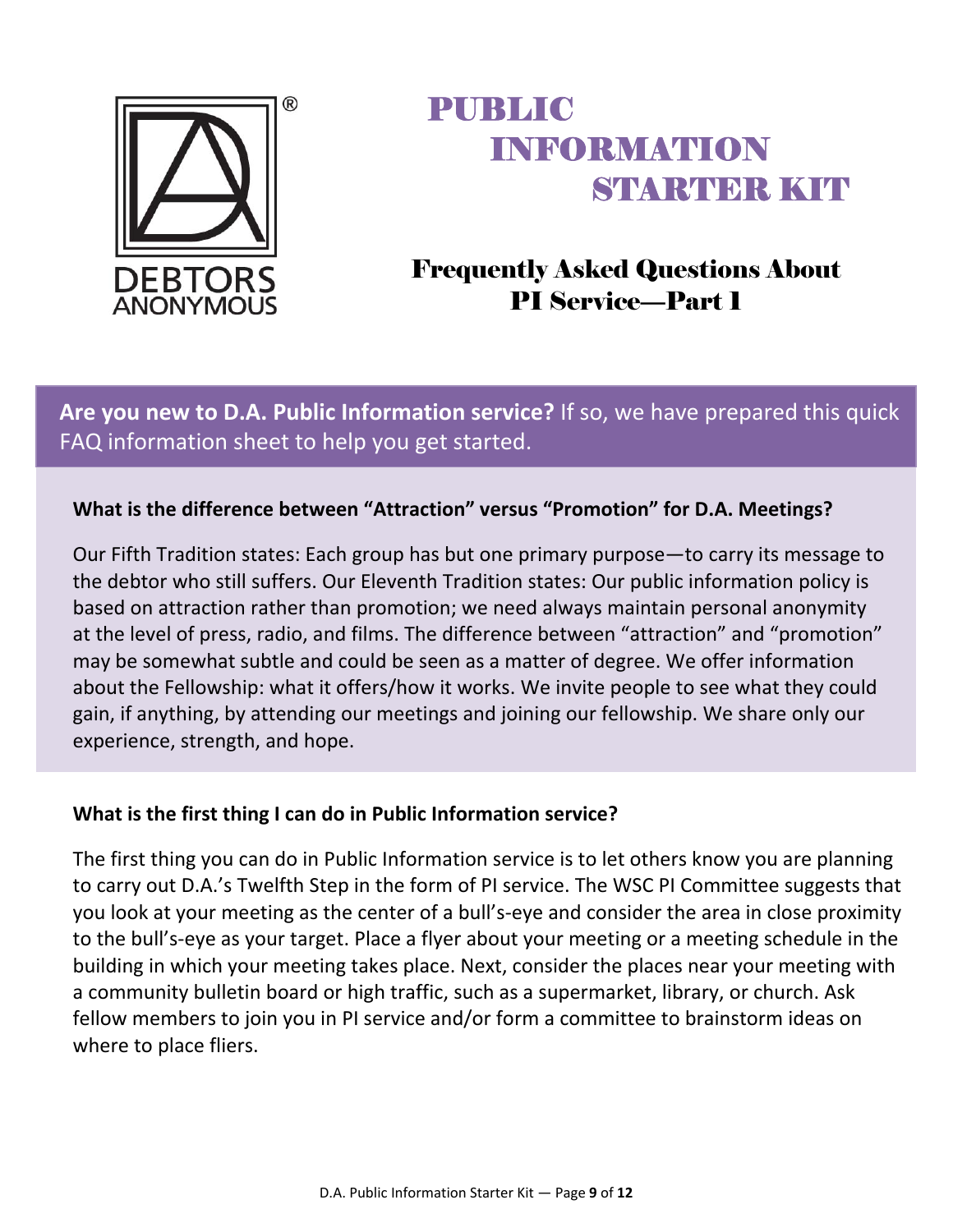

## Frequently Asked Questions About PI Service—Part 2

#### **More quick FAQ information to help you get started:**

#### **How can I best carry the message in our community?**

First and foremost, familiarize yourself and your group with the suggested processes in the Public Information Manual for Debtors Anonymous. It includes most of the details about how to organize your PI media activities. D.A. experience shows that it's best to start small: post fliers or meeting schedules with basic D.A. meeting information and local contacts on bulletin boards in recovery centers, A.A. centers, recovery bookstores, religious institutions, and the like.

Then, you might have a "Contact Professionals Mailing Party" during which you and your group prepare, address, and mail fliers and basic D.A. pamphlets to the addiction recovery professionals, marriage counselors, therapists, psychologists, employee relations professionals, etc. in your area. As you feel more comfortable, consider contacting (after you have completed D.A. Media Contact Training) by mail, phone, or email, local media as well as debt-related organizations in your area, such as consumer credit counseling services, bankruptcy judges/lawyers, doctors, CPAs, accountants, tax accountants, employee assistance programs, senior citizen organizations, 24‐Hour crisis hotlines, hospitals, recovery treatment centers, and free clinics.

Lastly, the best way to carry the message is for you and your fellow members carry the message through the quality of your own recovery.

#### **What other support is available?**

The WSC PI Committee of Debtors Anonymous — **pi@debtorsanonymous.org** — is available to the Fellowship for help, support, and encouragement.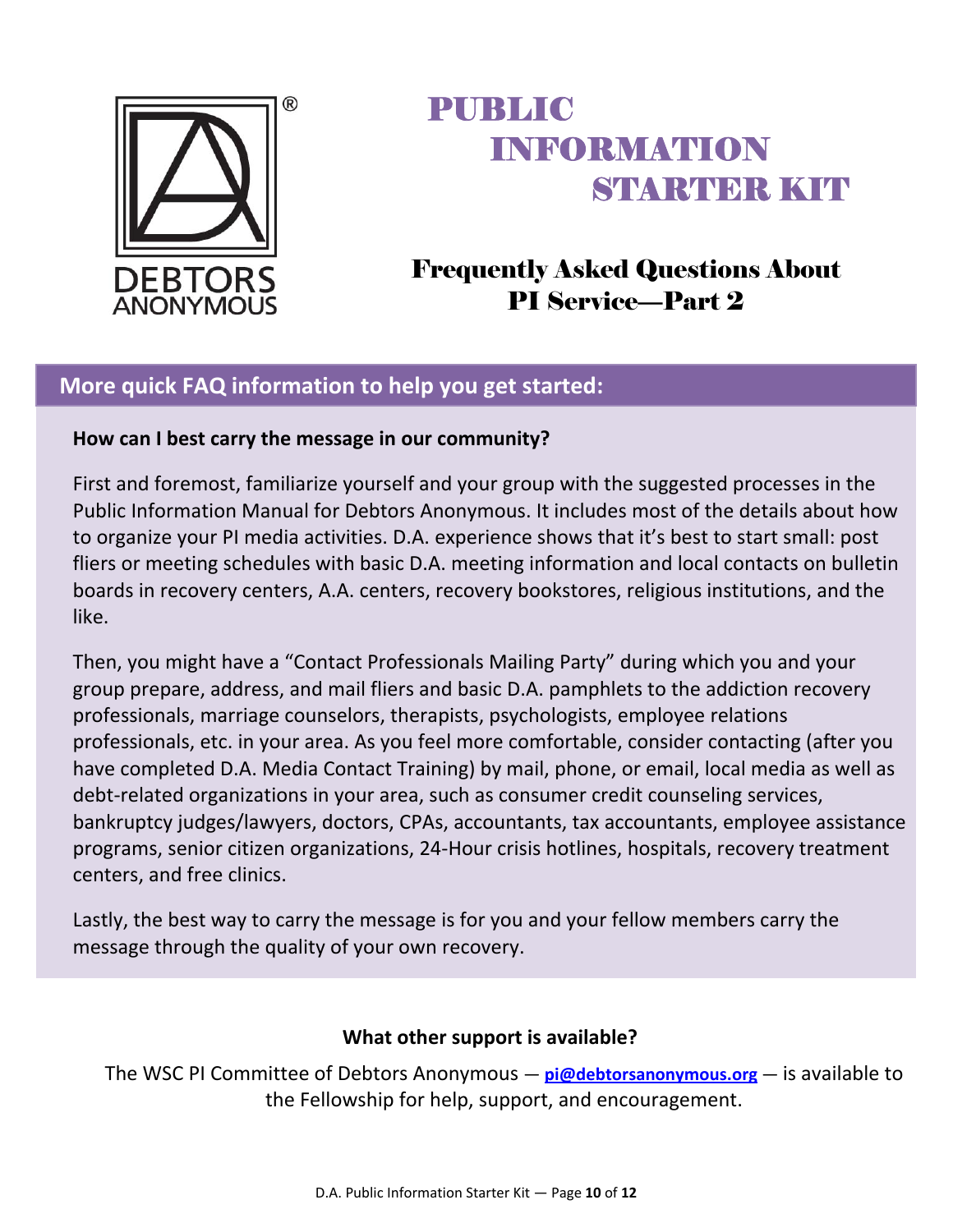

## Public Information Representative (PIR) Guidelines—Part 1

#### **The primary purpose of the Public Information Representative is …**

… to carry the message of recovery to the still suffering debtor and to other people and groups who come in contact with debtors. PIRs ought to be a credible community resource by providing information on D.A. websites and via other communications to the general public, the media, and helping professionals. PIRs also provide information to institutions when there is no local Hospital, Institution, and Prison (HIP) Committee. PIRs report to their home group or Intergroup.

#### **Suggested qualifications for a PIR:**

- Is an active member of D.A., attending meetings regularly with at least three months of not incurring unsecured debt; \*requirement is one year of not incurring unsecured debt when responding to requests from the media
- Has an understanding of the Twelve Traditions of D.A., including a firm grasp of anonymity as discussed in Traditions Eleven and Twelve
- Has worked the Steps or is currently engaged in step work in the D.A. program
- Has a sponsor in D.A.

#### **Responsibilities of a PIR:**

- Report to his or her home group or Intergroup about PI activities
- Commit to a minimum of one hour per month of service work
- Attend D.A. Media Contact Training within the first year of service
- Be a point person for requests from the media